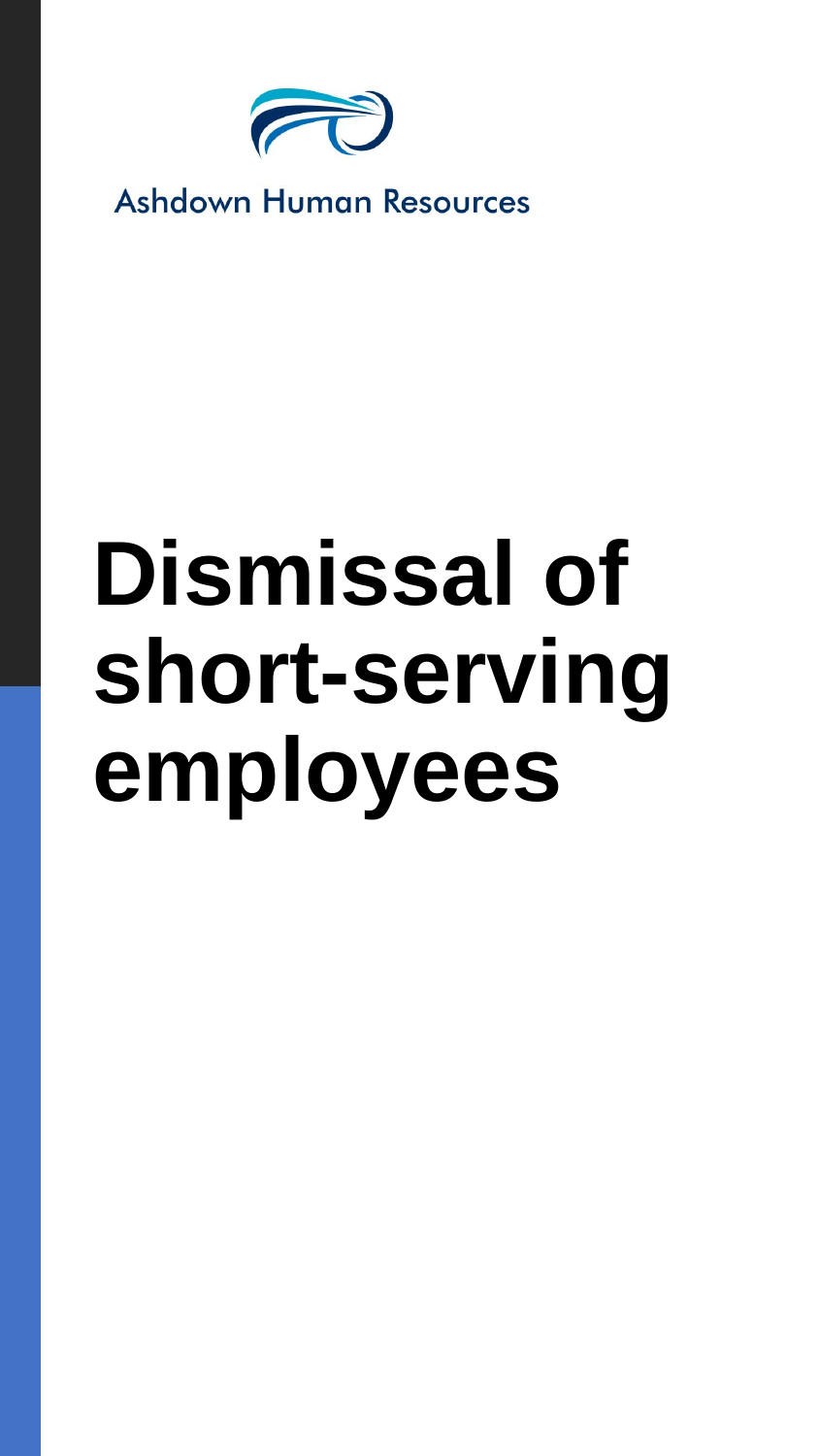

## Dismissal of short-serving employees

## **Background**

As a general rule employees with under two years service do not have the right to claim unfair dismissal. This is different for example in Northern Ireland when the time period is one year and UK legislation may also change in the future.

However this does not mean that there are no issues to consider when dismissing employees with short periods of service, for example during a probationary period. This fact sheet describes some of the more common issues to be considered.

**Automatically unfair reasons for dismissal**

There are some occasions when the dismissal of a short-serving employee will be automatically unfair. These reasons should never be overlooked. The most common occasions are:

- When the employee was a member of a trade union or proposed to become a member, and was dismissed for having taken part in trade union activities, including official industrial action, or was acting as an employee representative or pension scheme trustee and the individual was dismissed because of this.
- When the employee is dismissed for asserting a statutory right, for example to receive written statements of particulars of employment within the correct time period, in connection with the National Minimum Wage, statutory annual leave or for having unlawful deductions made from their wages.
- For a reason connected to their pregnancy or maternity.
- For a reason connected to health and safety, for example carrying out a task on health and safety grounds that was unpopular with other staff, bringing a health and safety risk to the attention of a third party or refusing to carry out a task on health and safety grounds.
- Similarly a dismissal on the grounds of Whistleblowing will also be automatically unfair.